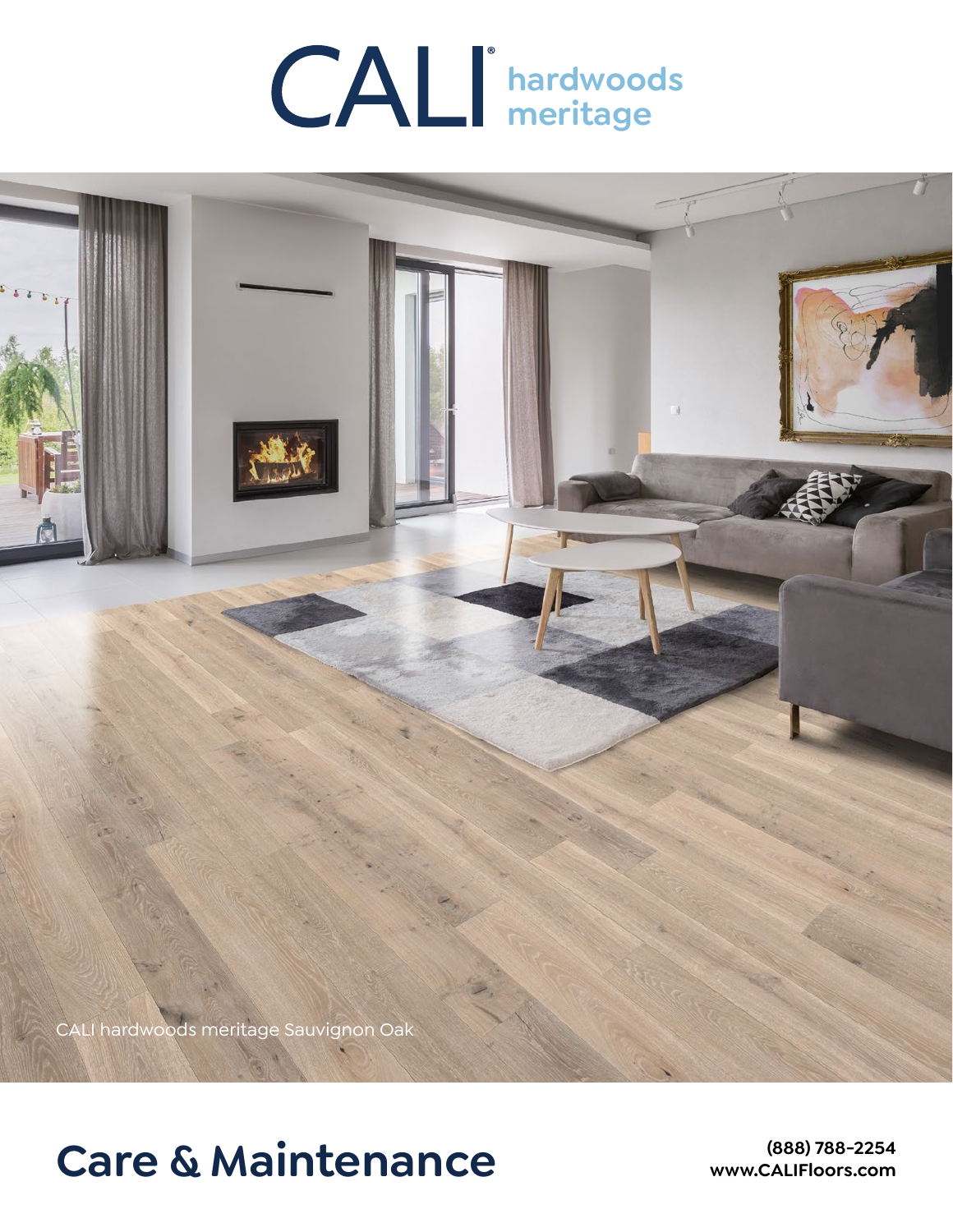## **General Care**

- For general cleaning, use Bona Pro Hardwood Floor Cleaner & Bona Pro Hardwood Floor Mop.
- Never use a steam mop or wet-mop as standing water may cause permanent damage. Excessive moisture will dull the finish and could lead to a cupped floor. You may periodically use a very slightly dampened (near dry) mop to spot-clean. The moisture from the dampened mop should evaporate off the floor very quickly.
- Avoid excessive moisture on the floor. We recommend soaking up spills immediately using a dry towel or dry mop. For flooring in the kitchen, place an area rug in front of the kitchen sink.
- Cali Bamboo floors, like all species of hardwood flooring, are subject to changes in temperature and humidity. As a general rule, flooring will perform best when the interior environment is controlled to stay within a relative humidity range of 30%-55% and a temperature range of 60° to 80° Fahrenheit. Seasonal fluctuations in relative humidity may cause the wood flooring to gain moisture with periods of high humidity and lose moisture during low periods of humidity. During warm, humid weather, wood expands and during dry weather, wood contracts. These changes may be noticeable but can be minimized by using an HVAC system to maintain relative humidity between 30%-55%. This seasonal movement is a normal characteristic of wood flooring and is not considered a defect. It is the owner's responsibility to maintain appropriate conditions via the use of a humidifier and/or de-humidifier.Ventilation, humidity, and temperature control is a must even when the home is not occupied.
- To clean up dried glue use either Bostik Ultimate Adhesive Remover or Titebond Adhesive Remover cleaning wipes.

## **Preventative Care**

- Vacuum or sweep the floor with a broom or dust mop on a regular basis or as needed to remove dirt, sand, or grit to protect the floor from scratches. A grain of sand has dozens of sharp edges and can create scratches if tracked across the floor. Be careful of other debris such as small rocks and pebbles being drug across the floor.
- Do not use vacuums that use a beater bar or turn beater bar off; brush or felt vacuum heads are recommended as opposed to hard heads.
- Fit furniture legs with felt tips and fix rolling furniture with soft rubber casters to avoid scratches. Periodically check the felt tips for wear or buildup of grit/debris and replace as needed.
- Pick up heavy furniture or appliances; do not slide.
- Keep pet nails trimmed to avoid excessive scratching.
- To prevent dents and scratches, avoid walking on the floor with cleats, sports shoes, and high heels. High heels concentrate pressure in a small area and may dent the floor.
- To prevent indentations and scratches, remove small diameter buttons/ends from furniture legs and replace with non-staining floor protectors with a surface no less than 1" in diameter. Heavier objects may require wider floor protectors.
- Use interior and exterior doormats at entrances to prevent dirt and moisture from being tracked onto the floor. Area rugs are also recommended in front of kitchen sinks and in high traffic areas. Rugs must be made of a breathable material to prevent moisture entrapment. We recommend using a breathable rug underlay; mesh or grid patterns are best. Do not use rugs with solid rubber or vinyl backings as this may damage the finish.